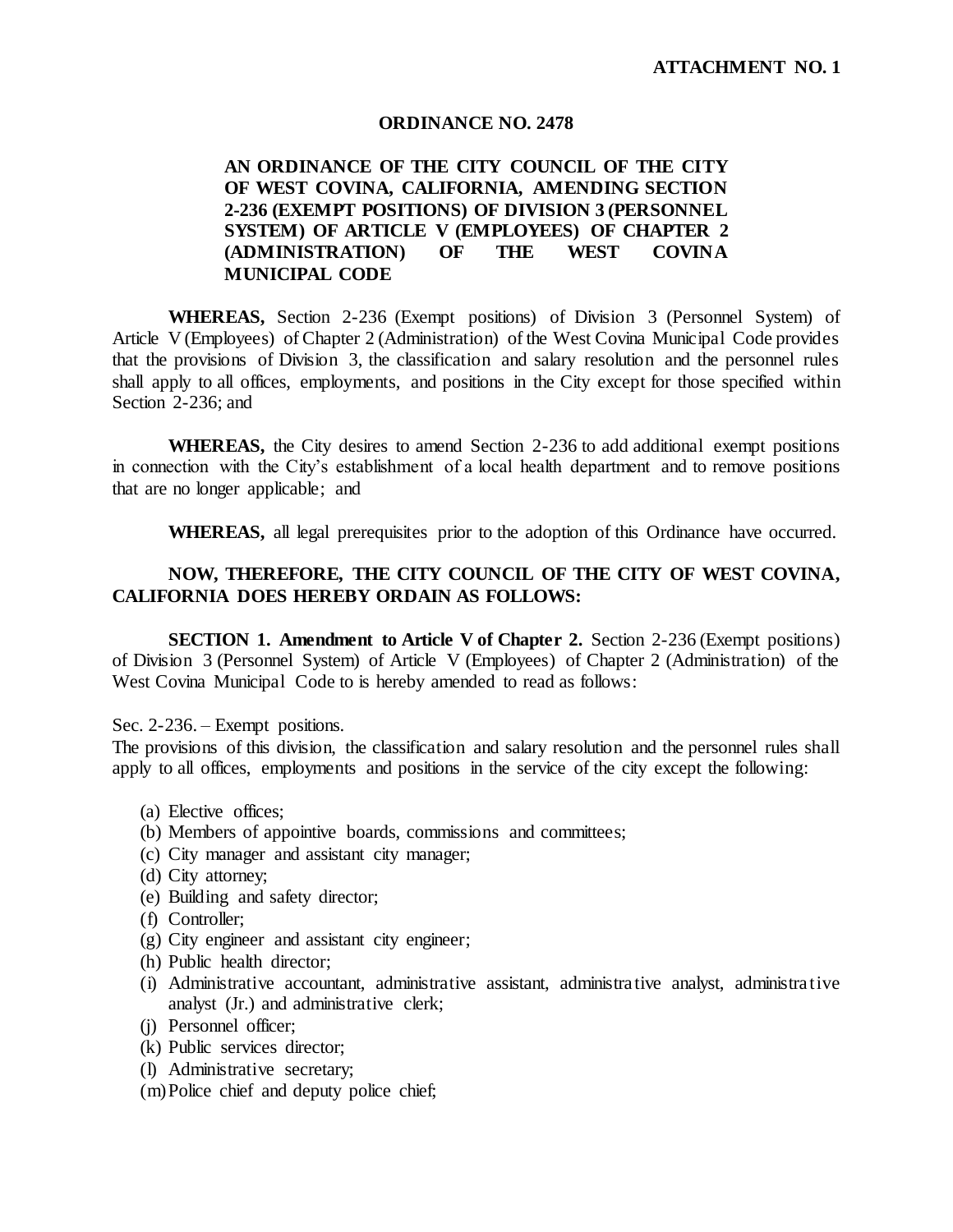- (n) Cadets (police department);
- (o) Fire chief;
- (p) Planning director and assistant planning director;
- (q) Communications director;
- (r) Recreation and parks director and assistant recreation and parks director;
- (s) Special services officer;
- (t) Street maintenance superintendent;
- (u) Persons engaged under contract to supply expert, professional, or technical services for a definite period of time;
- (v) Volunteer personnel who receive no regular compensation from the city;
- (w) Any new position hereafter created of the department head, assistant department head, or staff level, if it is specified as exempt by the city council at the time of creation;
- (x) Regular city officers and employees who are assigned to perform duties for the West Covina Successor Agency.

**SECTION 2. Environmental Compliance.** The City Council hereby finds that it can be seen with certainty that there is no possibility the adoption and implementation of this Ordinance may have a significant effect on the environment. The Ordinance is therefore exempt from the environmental review requirements of the California Environmental Quality Act pursuant to Section 15061(b)(3) of Title 14 of the California Code of Regulations.

**SECTION 3. Severability.** If any section, subsection, sentence, clause, phrase or portion of this Ordinance is for any reason held to be invalid or unconstitutional by the decision of any court of competent jurisdiction, such decision shall not affect the validity of the remaining portions of this Ordinance. The City Council of the City of West Covina hereby declares that it would have adopted this Ordinance and each section, subsection, sentence, clause, phrase, or portion thereof, irrespective of the fact that any one or more sections, subsections, sentences, clauses, phrases or portions be declared invalid or unconstitutional.

**SECTION 4. Effective Date.** This Ordinance shall take effect thirty (30) days after its final passage.

**SECTION 5. Certification.** The City Clerk shall certify to the passage and adoption of this Ordinance and shall cause the same to be published or posted in the manner required by law.

**PASSED, APPROVED AND ADOPTED** on the 6th day of April, 2021.

Letty Lopez-Viado Mayor